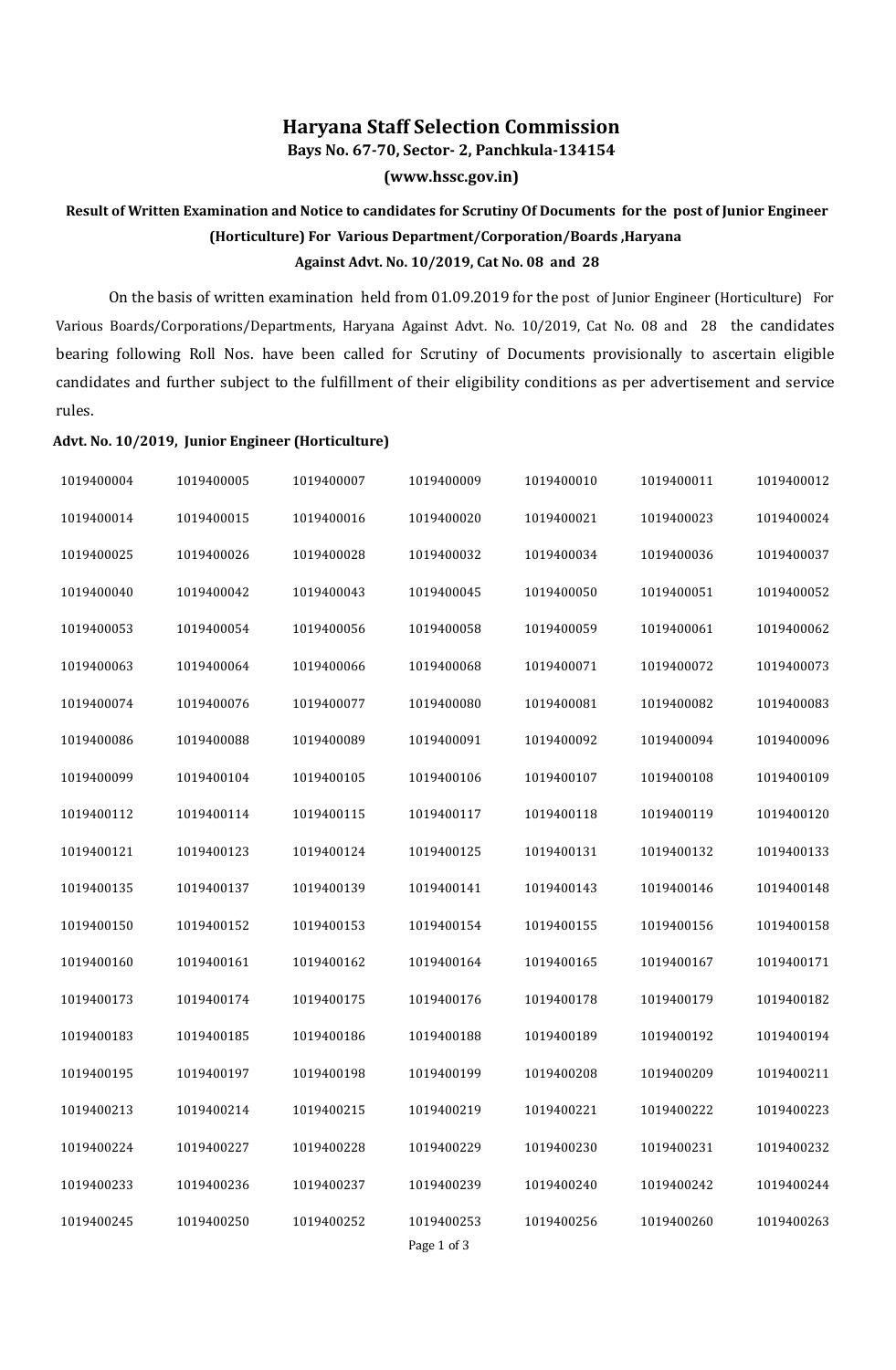| 1019400265 | 1019400266 | 1019400268 | 1019400269 | 1019400270 | 1019400271 | 1019400273 |
|------------|------------|------------|------------|------------|------------|------------|
| 1019400274 | 1019400275 | 1019400277 | 1019400278 | 1019400281 | 1019400282 | 1019400283 |
| 1019400284 | 1019400285 | 1019400288 | 1019400289 | 1019400291 | 1019400292 | 1019400293 |
| 1019400294 | 1019400296 | 1019400297 | 1019400299 | 1019400304 | 1019400306 | 1019400307 |
| 1019400308 | 1019400311 | 1019400312 | 1019400313 | 1019400314 | 1019400315 | 1019400316 |
| 1019400319 | 1019400321 | 1019400323 | 1019400324 | 1019400326 | 1019400327 | 1019400328 |
| 1019400330 | 1019400331 | 1019400332 | 1019400333 | 1019400334 | 1019400336 | 1019400338 |
| 1019400339 | 1019400343 | 1019400344 | 1019400345 | 1019400346 | 1019400347 | 1019400348 |
| 1019400349 | 1019400354 | 1019400356 | 1019400357 | 1019400358 | 1019400360 | 1019400361 |
| 1019400364 | 1019400365 | 1019400366 | 1019400367 | 1019400368 | 1019400369 | 1019400370 |
| 1019400371 | 1019400372 | 1019400373 | 1019400374 | 1019400376 | 1019400377 | 1019400378 |
| 1019400381 | 1019400382 | 1019400385 | 1019400386 | 1019400388 | 1019400389 | 1019400390 |
| 1019400392 | 1019400394 | 1019400397 | 1019400399 | 1019400401 | 1019400403 | 1019400404 |
| 1019400405 | 1019400406 | 1019400407 | 1019400408 | 1019400409 | 1019400413 | 1019400417 |
| 1019400419 | 1019400420 | 1019400422 | 1019400428 | 1019400429 | 1019400430 | 1019400432 |
| 1019400434 | 1019400435 | 1019400442 | 1019400443 | 1019400445 | 1019400446 | 1019400448 |
| 1019400449 | 1019400452 | 1019400455 | 1019400456 | 1019400457 | 1019400459 | 1019400460 |
| 1019400461 | 1019400469 | 1019400470 | 1019400471 | 1019400473 | 1019400474 | 1019400475 |
| 1019400477 | 1019400479 | 1019400480 | 1019400484 | 1019400485 | 1019400487 | 1019400488 |
| 1019400489 | 1019400492 | 1019400493 | 1019400494 | 1019400496 | 1019400497 | 1019400498 |
| 1019400499 | 1019400501 | 1019400504 | 1019400505 | 1019400506 | 1019400507 | 1019400509 |
| 1019400510 | 1019400511 | 1019400512 | 1019400515 | 1019400517 | 1019400518 | 1019400519 |
| 1019400521 | 1019400522 | 1019400523 | 1019400525 | 1019400526 | 1019400530 | 1019400532 |
| 1019400536 | 1019400537 | 1019400538 | 1019400539 | 1019400542 | 1019400543 | 1019400546 |
| 1019400549 | 1019400550 | 1019400551 | 1019400554 | 1019400557 | 1019400558 | 1019400559 |
| 1019400562 | 1019400563 | 1019400566 | 1019400568 | 1019400570 | 1019400571 | 1019400574 |
| 1019400575 | 1019400576 | 1019400577 | 1019400578 | 1019400580 | 1019400581 | 1019400582 |
| 1019400585 | 1019400587 | 1019400589 | 1019400592 | 1019400594 | 1019400596 | 1019400598 |
| 1019400599 | 1019400603 | 1019400604 | 1019400609 | 1019400610 | 1019400612 | 1019400614 |
| 1019400615 | 1019400616 | 1019400617 | 1019400619 | 1019400620 | 1019400621 | 1019400622 |